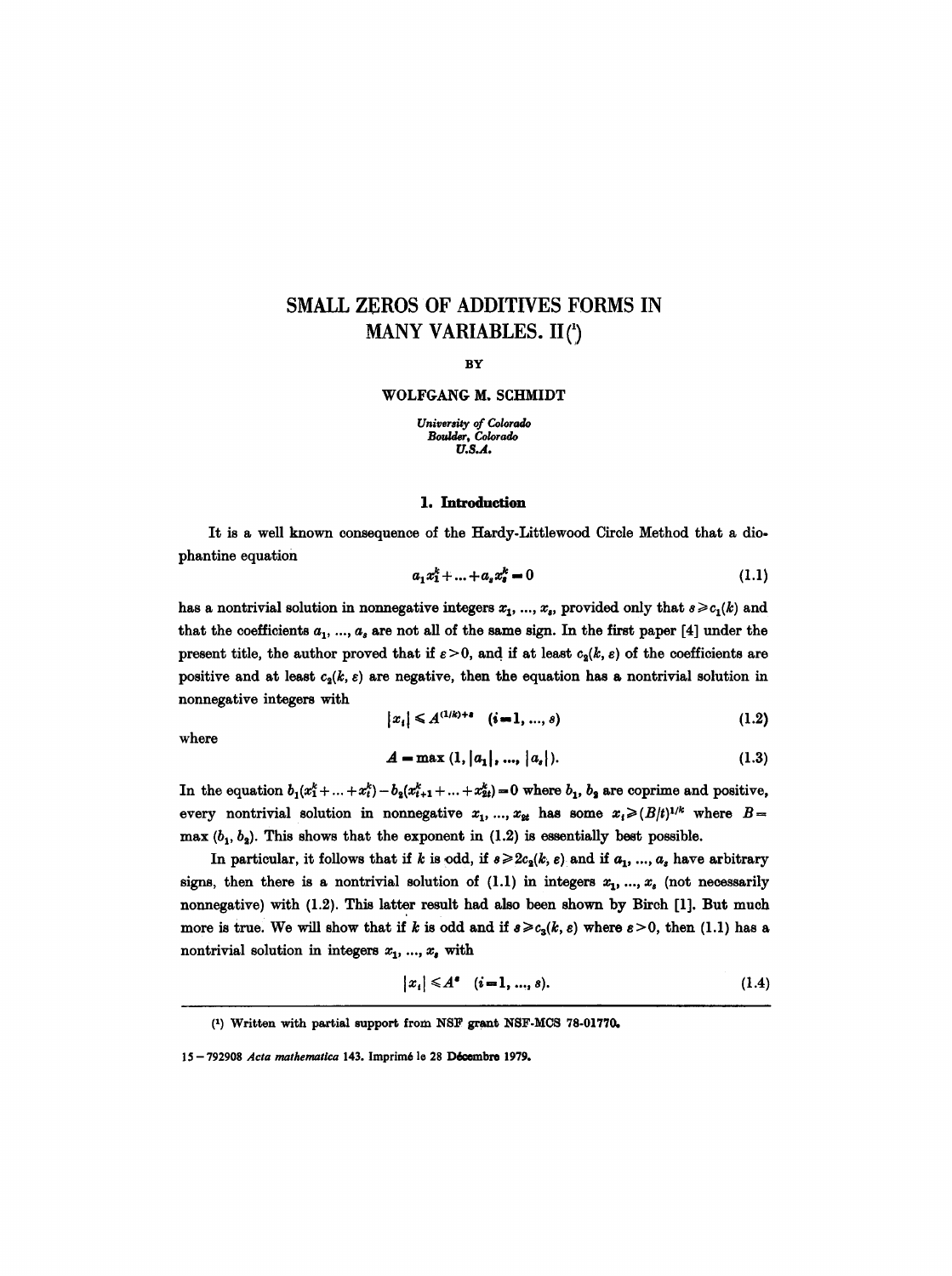It is well known (see the remark in [1]) that this result has applications to diophantine inequalities involving forms of odd degree with real coefficients; more about these applications will be said in subsequent work.

The example given above shows that a similar result cannot be true if  $k$  is even. The trouble is that the values of  $x^k$  cannot be negative in this case. To help such k overcome their handicap, we replace powers  $x^k$  by  $\sigma x^k$  where  $\sigma$  may be 1 or -1. We then have the

**THEOREM.** Suppose *k*, *s* are natural numbers with  $s \ge c_4(k, \varepsilon)$  where  $\varepsilon > 0$ . Then given *integers*  $a_1, ..., a_s$ , the equation

$$
\sigma_1 a_1 x_1^k + \ldots + \sigma_s a_s x_s^k = 0 \tag{1.5}
$$

*has a solution in numbers*  $a_1, ..., a_s, x_1, ..., x_s$ , where each  $a_i$  is 1 or  $-1$ , and where the x<sub>i</sub> *are integers, not all zero, with* (1.4).

Our proof employs the Circle Method but is no straightforward application of this method. It is similar to the proof in the first paper [4]. We will again use a result of Pitman [3], but with the expection of two lemmas the present paper is independent of [4]. Our method allows in principle to compute explicit values for  $c_4(k, \varepsilon)$ , but the values so obtained would be extremely large.

### **2. Preliminaries**

We are dealing with additive forms

$$
A = A(x) = A(x_1, ..., x_s) = a_1 x_1^k + ... + a_s x_s^k
$$

with integer coefficients in vectors  $x = (x_1, ..., x_s)$ . If A is not identically zero, put

$$
A' = (a_1/d)x_1^k + \ldots + (a_s/d)x_s^k,
$$

where  $d>0$  is the greatest common divisor of  $a_1, ..., a_s$ , and if  $A$  is identically zero, put  $A' = A$ . Put

 $|A| = \max(1, |a_1|, ..., |a_s|),$ 

and denote the number of variables of  $A$  by  $s(A)$ .

When k is odd set  $X = \mathbb{Z}$ , the ring of integers. When k is even, let X be the set of products  $u\zeta$  where  $u \in \mathbb{Z}$  and where  $\zeta$  is a (2k)-th root of unity. In either case we see that  $x^k = |x|^k$  or  $x^k = -|x|^k$  for each  $x \in X$ , and both possibilities actually do occur. X is closed under multiplication. Let  $X^s$  consist of vectors  $x = (x_1, ..., x_s)$  with components in X; for such x set

$$
|x| = max (|x_1|, ..., |x_s|).
$$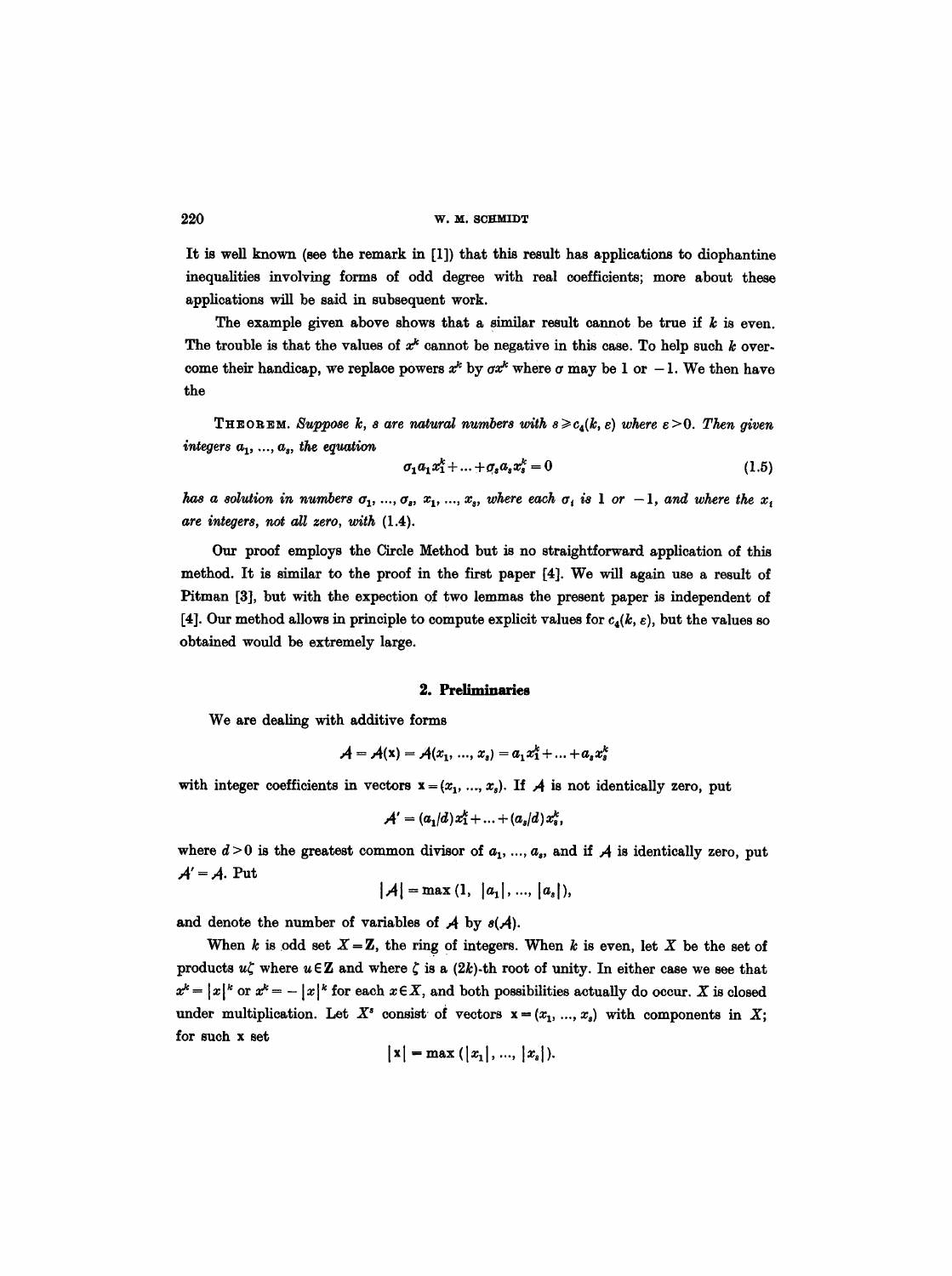For  $x \in X^s$ ,  $A(x)$  is always a rational integer. We say that A *represents* an integer z if there is a nonzero  $x \in X^s$  with  $A(x) = z$ . We write  $A \rightarrow z$  in this case, and we put

$$
\psi(\mathcal{A}\big|z) = \min\big|x\big|,
$$

where the minimum is taken over nonzero  $x \in X^s$  with  $A(x)=z$ . It is clear that  $A\rightarrow 0$  is equivalent to  $A' \rightarrow 0$  and that

$$
\psi(\mathcal{A}|0) = \psi(\mathcal{A}'|0). \tag{2.1}
$$

Our theorem may now be formulated as follows.

*If A* is a form with  $s(A) \ge c_4(k, \varepsilon)$ , then

$$
\psi(A|0) \leqslant |A|^s. \tag{2.2}
$$

Put  $\mathbf{x} \wedge \mathbf{u}$  if  $x_i u_i = 0$  for  $i = 1, ..., s$ . We say that A *represents* a form  $\mathbf{B} = \mathbf{B}(y_1, ..., y_t)$  if there are  $x_1, ..., x_t$  in  $X^s$  with  $x_i+0$   $(1 \leq i \leq s)$  and  $x_i \wedge x_j$   $(1 \leq i \leq j \leq s)$  such that

$$
\mathbf{B}(y_1, ..., y_t) = \mathbf{A}(y_1 \mathbf{x}_1 + ... + y_t \mathbf{x}_t). \tag{2.3}
$$

This equation means that

$$
\mathcal{B}(y_1, ..., y_t) = b_1 y_1^k + ... + b_t y_t^k
$$
 (2.4)

where  $b_i = A(x_i)$   $(i=1, ..., t)$ . Whenever  $A \rightarrow B$  put

$$
\psi(\mathcal{A} \mid \mathcal{B}) = \min \left( \max \left( |x_1|, ..., |x_t| \right) \right),
$$

where the minimum is over t-tuples  $x_1, ..., x_t$  as described above which have (2.3). If  $A \rightarrow B$  and  $B \rightarrow z$  then  $A \rightarrow z$ , and in fact

$$
\psi(\mathcal{A}|z) \leqslant \psi(\mathcal{A}|B)\psi(B|z). \tag{2.5}
$$

## **3. Reductions**

In all that follows,  $k$  will be fixed and we will not explicitly express the dependency of constants or of sets on k. Let  $\Lambda$  be the set of numbers  $\mu$  >0 such that there is a  $c_5 = c_5(\mu)$  with the property that every form  $\mathcal{A}$  with  $s(\mathcal{A}) \geq c_5$  has

$$
\psi(\mathcal{A}|0) \leq |\mathcal{A}|\mathbf{\mu}.\tag{3.1}
$$

By the work of Pitman [3],  $\Lambda$  is n<sub>/t</sub> empty. Let  $\lambda$  be the greatest lower bound of  $\Lambda$ . By [1] or [4],  $\lambda \leq 1/k$ . Our goal here will be to show that

$$
\lambda = 0. \tag{3.2}
$$

We will suppose that  $\lambda > 0$  and  $\psi$  e will reach a contradiction.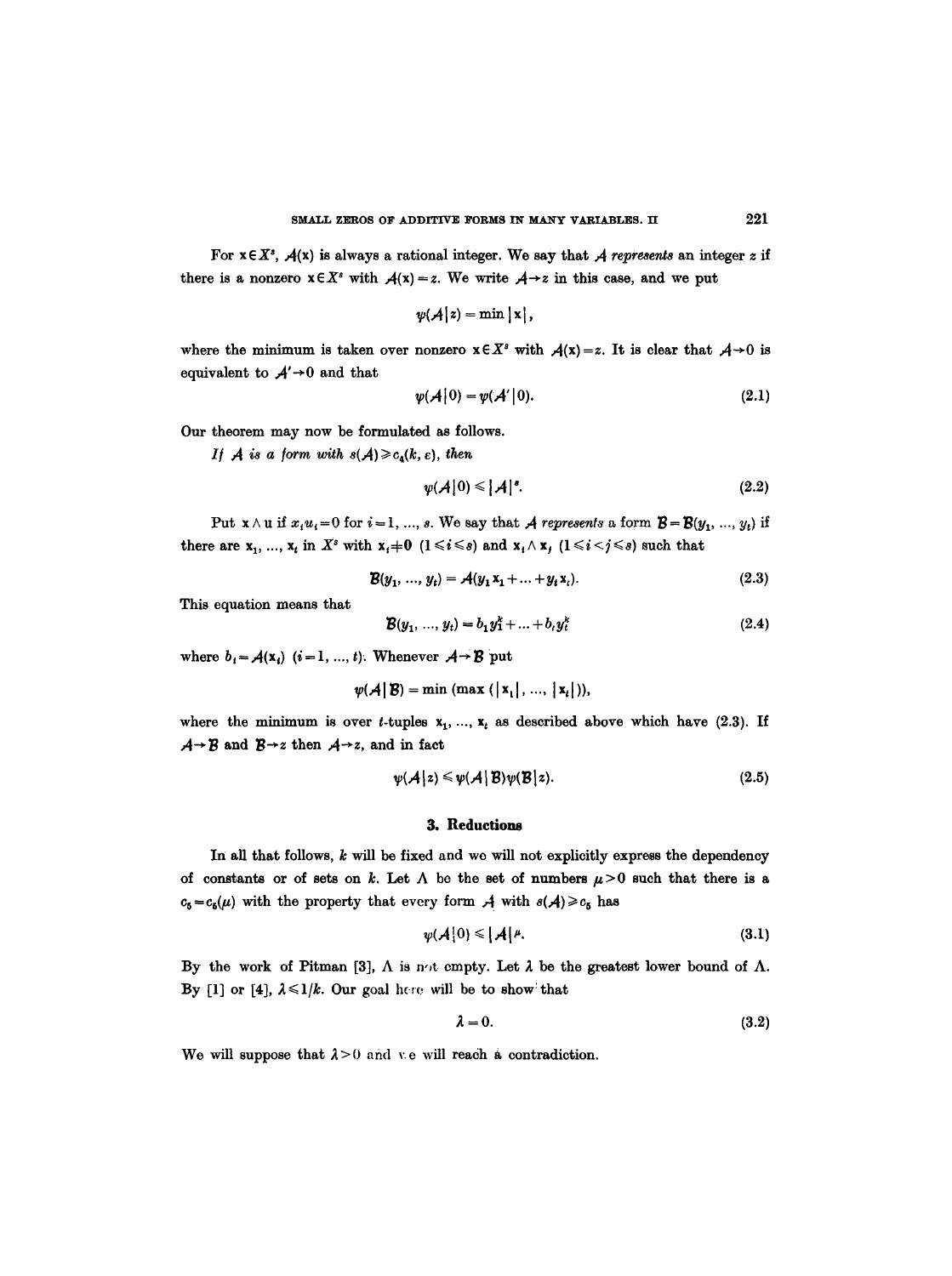The polynomial  $g(\varrho) = \lambda + k\lambda^2 - k\lambda\varrho - k^2\lambda^2\varrho - \varrho$  has  $g(\lambda) = -k^2\lambda^3 < 0$ . Hence we can pick  $\rho$  with

$$
0 < \varrho < \lambda \tag{3.3}
$$

and  $g(\rho) < 0$ , i.e. with

$$
\lambda + k\lambda^2 - k\lambda\varrho - k^2\lambda^2\varrho < \varrho. \tag{3.4}
$$

Pick  $\nu > 0$  so small that

(i)  
\n(ii)  
\n(i) 
$$
\rho+8\lambda\nu < \lambda
$$
, (3.5)  
\n(v)  $\nu < 1/5$ ,  
\n(vii)  
\n $\nu < \rho/10$ .

Finally pick  $\mu$  with

$$
\max\left(\varrho+8\lambda\nu,\,\lambda-\tfrac{1}{2}\lambda\nu\right)<\mu<\lambda.\tag{3.6}
$$

We will show that  $\mu \in \Lambda$ , and this will be the desired contradiction. We will show that (3.1) holds whenever  $s(A)$  is large. We clearly may suppose that no coefficient of A is zero.

Suppose we can show that (3.1) holds whenever both  $|\mathcal{A}|$  and  $s(\mathcal{A})$  are large. A short reflection shows that (3.1) is true when  $|A|$  is under a fixed bound and when  $s(A)$  is large. Hence it then follows that (3.1) is true if just  $s(A)$  is very large. Thus it will suffice to show the validity of (3.1) when both  $|\mathcal{A}|$  and  $s(\mathcal{A})$  are large.

Pick  $\tau$  with

$$
\max\left(\varrho+8\lambda\nu,\,\lambda-\tfrac{1}{2}\lambda\nu\right)<\tau<\mu\tag{3.7}
$$

and choose  $\delta > 0$  so small that

$$
(1+\delta)\tau+(2\delta/k)<\mu.
$$
 (3.8)

Divide the interval  $0 \le x \le 1$  into a finite number of subintervals I of length not exceeding  $\delta$ . If  $\delta$  is large, one of these subintervals will be such that many of the coefficients  $a_i$  will have  $|a_i| = |A|^{\alpha_i}$  with  $\alpha_i \in I$ . We may suppose that the first coefficients  $a_1, ..., a_t$ have  $|a_i/a_j| \leqslant |A|^{\delta}$   $(1 \leqslant i, j \leqslant t)$  where t is large. Put  $A^* = |A|^{\delta} \max (|a_1|, ..., |a_t|)$ . Let  $p_1, ..., p_t$  be the largest integers with

$$
|a_i|p_i^k \leq A^*.
$$

Now  $A^*||a_i| \geq |A|^s$   $(i=1, ..., t)$ , and if  $|A|$  is large (which we may suppose), then  $p_i \geq 2^{-1/k} (A^* / |a_i|)^{1/k}$ , so that

$$
\frac{1}{2}A^* \leqslant |a_i p_i^k| \leqslant A^* \quad (i = 1, ..., t). \tag{3.9}
$$

We have  $A \rightarrow a_1 p_1^k y_1^k + \ldots + a_t p_t^k y_t^k = B$ , say, with

$$
\psi(\mathcal{A}\,|\, \mathcal{B})\leqslant \max\,(p_1,\,...,\,p_t)\leqslant |\mathcal{A}\,|^{\,2\delta/k}\quad \text{and}\quad \big|\mathcal{B}\big|\leqslant A^{\ast}\leqslant |\mathcal{A}\,|^{\,1+\delta}.
$$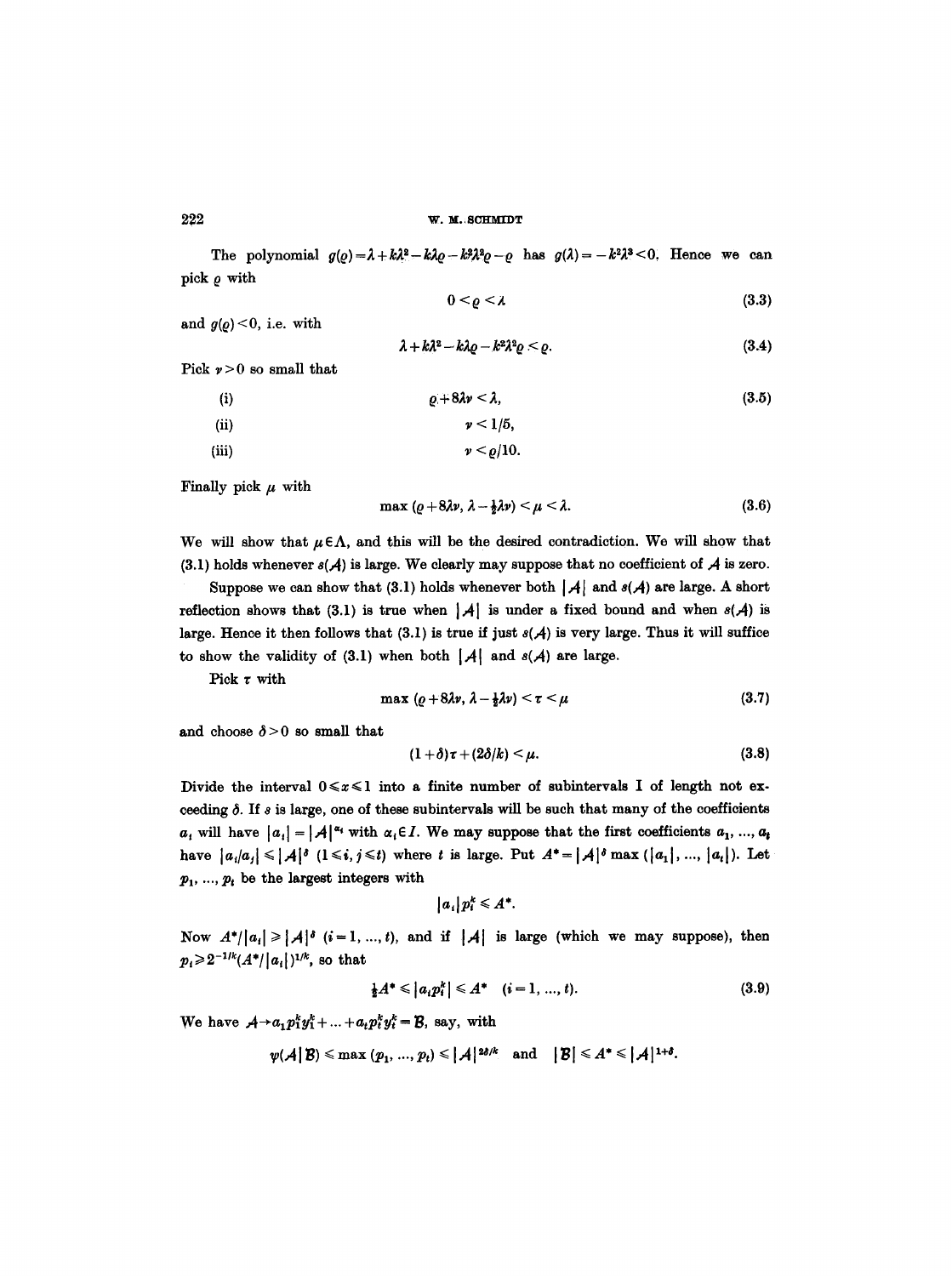If we can show that

$$
\varphi(\mathcal{B}|0)\leq |\mathcal{B}|^{\tau},
$$

then

$$
\psi(\mathcal{A}|0) \leq \psi(\mathcal{A}|B)\psi(B|0) \leq |\mathcal{A}|^{\{q_{\delta/k}\}+(1+\delta)\tau} \leq |\mathcal{A}|^{\mu}
$$

by (3.8), which is what we want.

What is special about  $\mathcal B$  is that by (3.9) each of its coefficients has absolute value at least equal to  $\frac{1}{2}|\mathcal{B}|$ . Hence it will suffice to show that *if*  $\mathcal{A} = a_1 x_1^k + ... + a_s x_s^k$  *is a form such that* 

$$
\frac{1}{2}|\mathcal{A}| \leqslant |a_i| \leqslant |\mathcal{A}| \quad (i=1,\ldots,s), \tag{3.10}
$$

*and if*  $s = s(A) \geq c_{\alpha}$ , then

$$
\psi(\mathcal{A}|0) \leqslant |\mathcal{A}|^{\tau}.\tag{3.11}
$$

Of course  $c_6$  depends on k and  $\tau$ , but since k,  $\lambda$ ,  $\varrho$ ,  $\nu$ ,  $\mu$ ,  $\tau$  will be fixed, we will not indicate the dependency of  $c_8$  (and of subsequent constants) on these parameters.

PROPOSITION. If  $s(A) \geq c_7$  and if (3.10) holds, then either (3.11) is true or there is a *z with* 

$$
\mathcal{A} \rightarrow z, \quad |z| \leq |\mathcal{A}|^{4\nu} \quad \text{and} \quad \psi(\mathcal{A}|z) \leq |\mathcal{A}|^{e}. \tag{3.12}
$$

This proposition appears to be too weak, but in fact is all that we need. For note that  $2\lambda > \lambda$  and that  $c_6(2\lambda)$  is defined; in fact we may suppose it to be an integer, and similarly we may take  $c_7$  to be an integer. Now if  $s(A) \geq c_7 c_6(2\lambda)$ , then we may write

$$
\mathcal{A}(\mathbf{x}) = \mathcal{A}_1(\mathbf{x}_1) + \ldots + \mathcal{A}_t(\mathbf{x}_t)
$$

where  $t = c_5(2\lambda)$  and where  $x = (x_1, ..., x_t)$  and each  $x_t$  has  $c_7$  coordinates, so that  $s(\mathcal{A}_t) = c_7$  $(i=1, ..., t)$ . If some  $A_i$  has  $\psi(A_i|0) \leq |A_i|^{\tau} \leq |A|^{\tau}$ , then we are done. Otherwise, the proposition tells us that  $A_i \rightarrow z_i$   $(i=1, ..., t)$  with (3.12) for each i. Thus  $A \rightarrow z_1 y_1^k + ...$  $z_i y_i^k = \mathcal{B}$ , say, where

$$
|\mathcal{B}| \leq |\mathcal{A}|^{4\nu}, \quad \psi(\mathcal{A}|\mathcal{B}) \leq |\mathcal{A}|^{e} \quad \text{and} \quad s(\mathcal{B}) = t = c_{s}(2\lambda).
$$

It follows that  $\psi(\mathcal{B}|0) \leq |\mathcal{B}|^{2\lambda}$ , whence we get

$$
\psi(\mathcal{A}|0) \leq \psi(\mathcal{A}|B)\psi(B|0) \leq |\mathcal{A}|^{e}|B|^{2\lambda} \leq |\mathcal{A}|^{e+8\lambda\nu} \leq |\mathcal{A}|^{\tau}
$$

by (3.7).

We will now proceed to prove the proposition.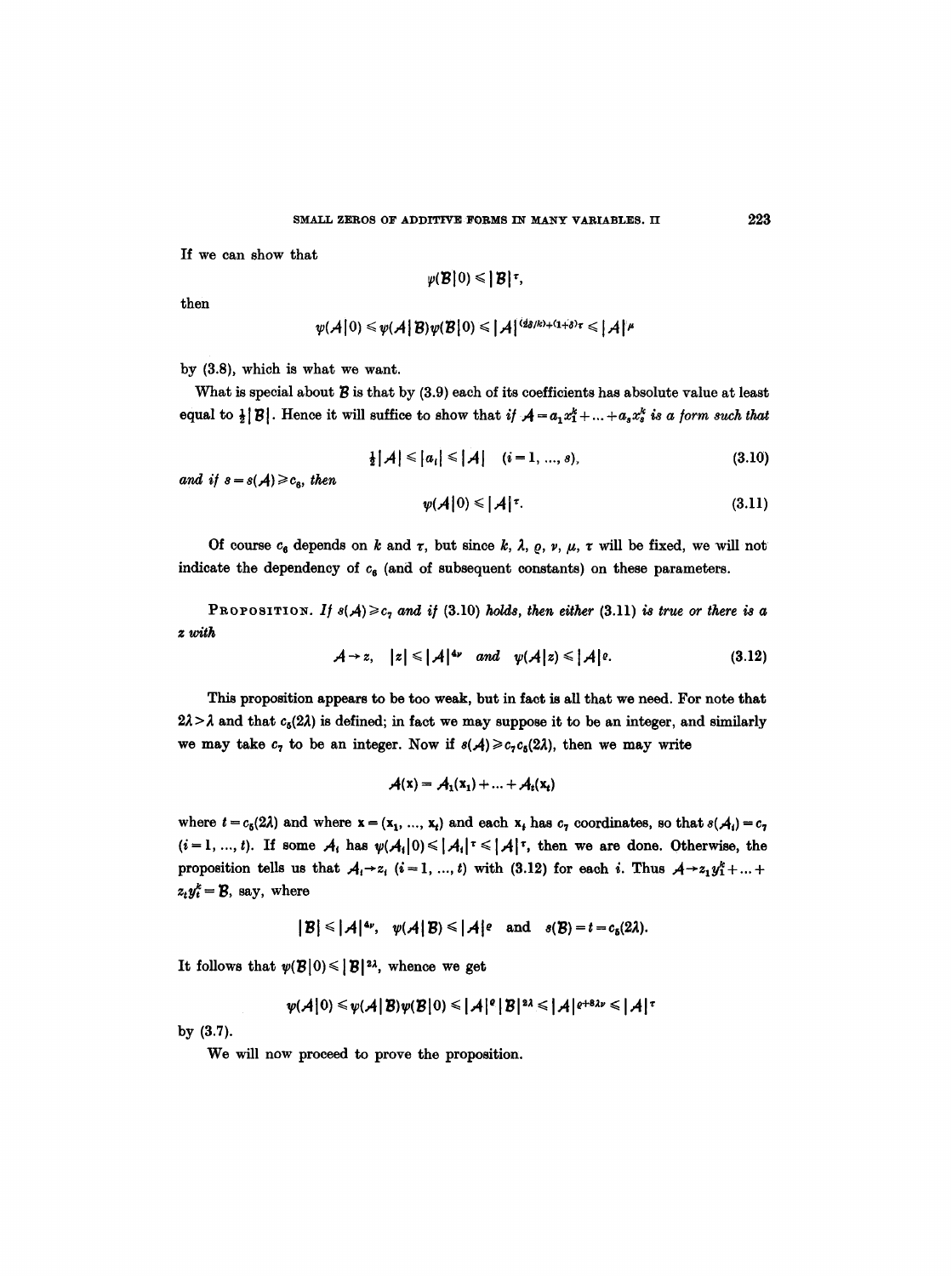## **224 w.M. SCHMTDT**

# 4. The Circle Method

We may suppose without loss of generality that s is even and that half of the coefficients of  $A$  are positive and half are negative. For a given form  $A$  we put

$$
A = |A|; \tag{4.1}
$$

then (3.10) may be rewritten as

$$
\frac{1}{2}A \leq |a_i| \leq A \quad (i = 1, ..., s). \tag{4.2}
$$

Let N, H be the integer parts of  $A^e$ ,  $A^{4*}$ , respectively, Then

$$
\frac{1}{2}A^{\circ} < N \leqslant A^{\circ}, \quad \frac{1}{2}A^{4\nu} < H \leqslant A^{4\nu} \tag{4.3}
$$

if  $A = |A|$  is sufficiently large. The proposition will certainly be true for A if we can solve the equation

$$
a_1 x_1^k + \dots + a_s x_s^k - z = 0 \tag{4.4}
$$

in integers  $x_1, ..., x_s$ , z subject to

$$
1\leqslant x_i\leqslant N \quad (i=1,\ldots,s) \quad \text{and} \quad 1\leqslant z\leqslant H. \tag{4.5}
$$

The number  $Z$  of such solutions is given by

$$
Z = \int_0^1 f(\alpha) \, d\alpha \tag{4.6}
$$

where

$$
f(\alpha) = \sum_{x_1=1}^N \dots \sum_{x_q=1}^N \sum_{s=1}^N e(\alpha(a_1 x_1^k + \dots + a_s x_s^k - z)) \qquad (4.7)
$$

and where  $e(x) = e^{2\pi ix}$ . We are finished if we can show that  $Z > 0$ .

We define the *Major Arcs to* be the intervals modulo 1 of the type

$$
\mathcal{W}_{qu}: \left| \alpha - \frac{u}{q} \right| < A^{-1+r} N^{-k}, \tag{4.8}
$$

where

$$
1 \leq q \leq A^{\nu} \quad \text{and} \quad g.c.d. (q, u) = 1. \tag{4.9}
$$

These arcs do not overlap, at least when  $A$  is large, since their centers have mutual distances  $\geqslant A^{-2\nu} > 2A^{-1+\nu}$  by (3.5 ii). The complement of the major arcs constitutes the *Minor Arcs.* 

For later reference we state the following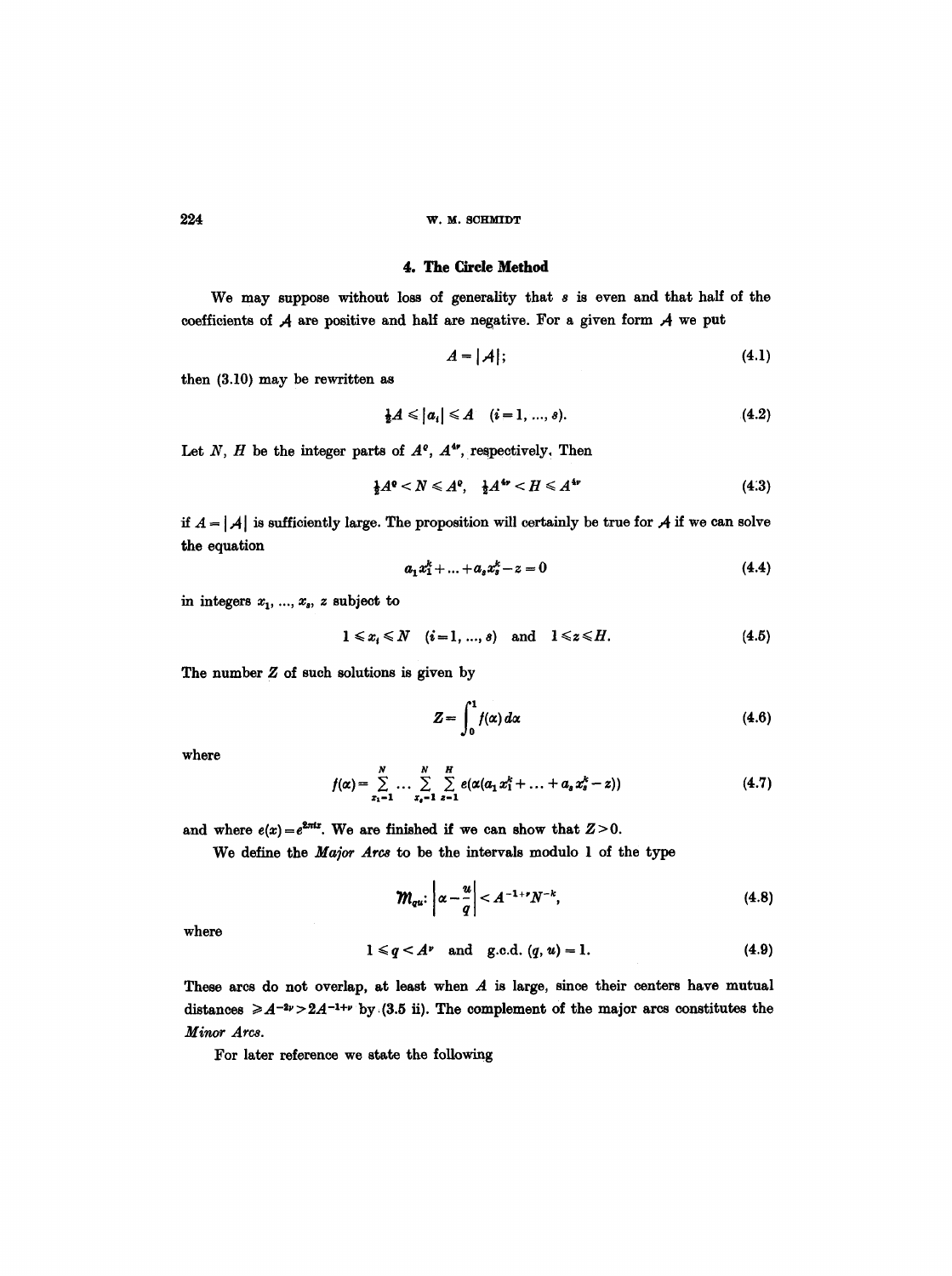LEMMA 1. Suppose that  $\eta > 0$ , that  $N \ge c_8(\eta) = c_8(k, \eta)$  and that  $C \ge N^{1-(1/K)+\eta}$  where  $K = 2^{k-1}$ *. If*  $\alpha$  *is such that* 

$$
\left|\sum_{x=1}^N e(\alpha x^k)\right|\geqslant C,
$$

*then there is a natural* 

$$
q \leq (N/C)^K N^{\eta} \quad with \quad ||\alpha q|| \leq (N/C)^K N^{\eta-k},
$$

where  $\|\cdot\|$  denotes the distance to the nearest integer.

Proof. This is the corollary to Lemma 1 of [4]. It is an easy consequence of the "Weyl Inequality".

## 5. The Minor Ares

LEMMA 2. Suppose  $s \geq c_9$ , and suppose  $\alpha$  lies in a Minor Arc. Then either

$$
|f(\alpha)| < H N^{s-k} A^{-2}, \tag{5.1}
$$

or  $\psi(A|0) \leq A^{\tau}$ , i.e. (3.11) holds.

*Proof.* We may suppose that  $0 \le \alpha \le 1$ . Choose  $\eta$  with

$$
0<\eta
$$

where  $c_{10}$  is a constant (depending on k,  $\lambda$ ,  $\rho$ ,  $\nu$ ,  $\mu$ ,  $\tau$ ) to be determined later. The quantity  $c_5(\lambda+\eta)$  is well defined and may be taken to be an integer. Set

$$
n = c_5(\lambda + \eta), \quad h = n^2. \tag{5.3}
$$

Choose  $c_9$  so large that  $s \geq c_9$  implies

$$
\left(k+\frac{4}{\varrho}\right)\bigg/ (s-h+1)<\eta.
$$

Since by (4.3),  $A < N^{2/q}$  if A is large, we have

$$
(N^kA^2)^{1/(s-h+1)} < N^{(k+(4/q))/(s-h+1)} < N^\eta. \tag{5.4}
$$

Now if (5.1) fails to hold, then the sums

$$
S_i(\alpha) = \sum_{x=1}^{N} e(\alpha a_i x^k) \quad (i = 1, ..., s)
$$
 (5.5)

satisfy

$$
|S_1(\alpha) \dots S_s(\alpha)| \geq N^{s-k} A^{-2}.
$$
 (5.6)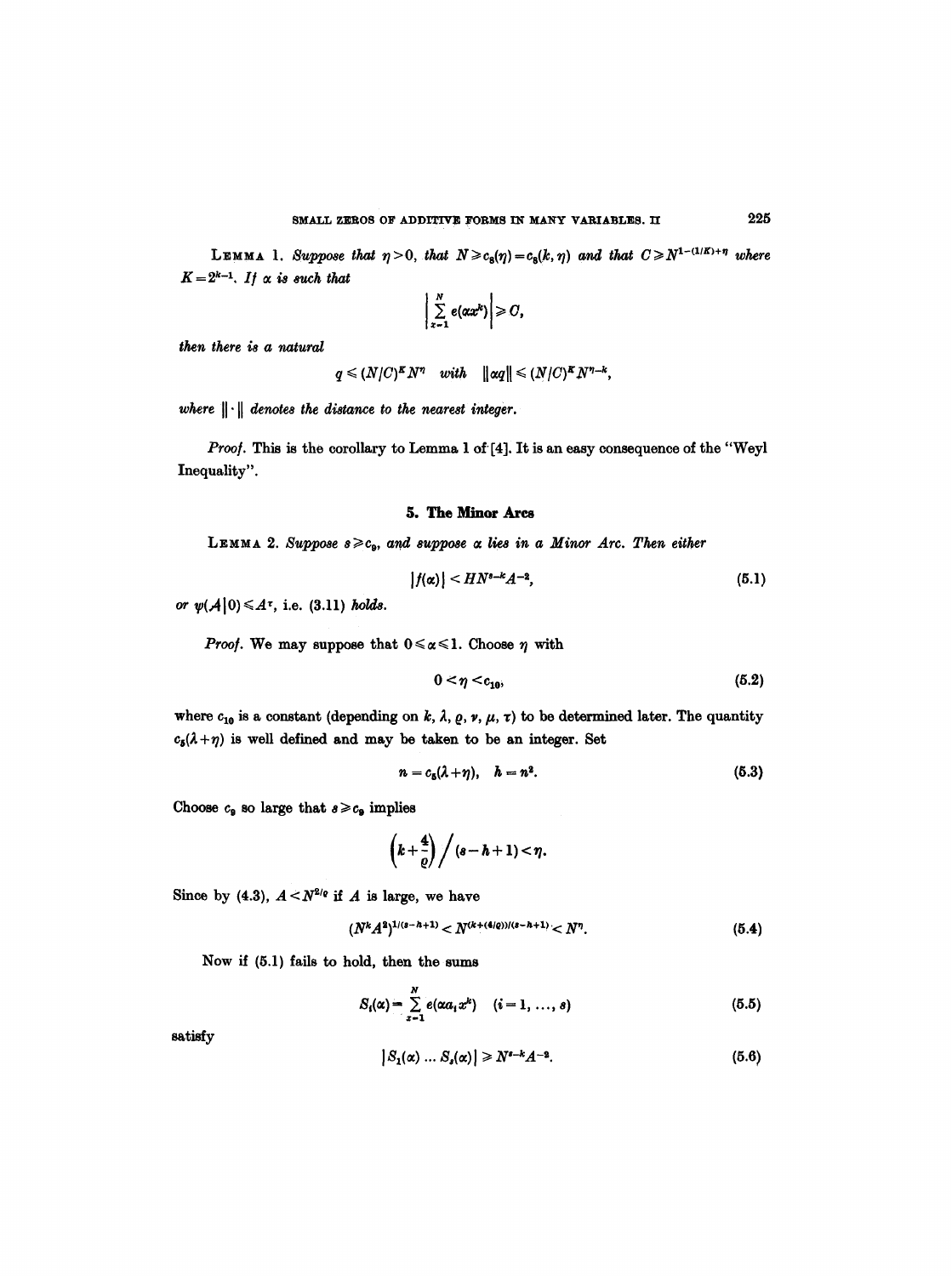**226 w.M. SOHMIDT** 

If, say,  $|S_1(x)| \geq ... \geq |S_s(x)|$ , then the left hand side of (5.6) is bounded by  $|S_h(\alpha)|^{s-h+1}N^{h-1}$ , and  $|S_h(\alpha)|$  and therefore  $|S_i(\alpha)|$  for  $i=1, ..., h$  satisfy

$$
|S_i(\alpha)| \ge N^{(s-k-h+1)/(s-h+1)}A^{-2/(s-h+1)}
$$
  
=  $N(N^kA^2)^{-1/(s-h+1)} > N^{1-\eta}$ 

by (5.4). The hypotheses of Lemma 1 are satisfied by  $C=N^{1-\eta}$ , since  $N^{1-\eta} > N^{1-(1/K)+\eta}$  by (5.2), if  $c_{10}$  is small enough. Lemma 1 yields the existence of natural numbers  $q_1, ..., q_h$  with

$$
q_i \leq N^{2K\eta}
$$
 and  $\|\alpha a_i q_i\| \leq N^{-k+2K\eta}$   $(i = 1, ..., h).$  (5.7)

It follows that

$$
\|\alpha a_i q_i^k\| \leq N^{-k+2kK\eta} \quad (i=1,\ldots,h).
$$

There are integers  $u_1, ..., u_k$  with

$$
|\alpha a_i q_i^k - u_i| \le N^{-k+2kK\eta} \quad (i = 1, ..., h). \tag{5.8}
$$

We obtain

$$
|a_i q_i^k u_j - a_j q_j^k u_i| \leqslant |(\alpha a_i q_j^k - u_j) a_i q_i^k| + |(\alpha a_i q_i^k - u_i) a_j q_j^k|
$$
  

$$
\leqslant 2N^{-k+2k\kappa\eta} A N^{2k\kappa\eta} \quad (1 \leqslant i, j \leqslant h).
$$

Thus the integer vectors

$$
\mathbf{a}_i = (a_i q_i^k, u_i) \quad (i = 1, ..., h)
$$
 (5.9)

satisfy

$$
|\det\left(\mathbf{a}_{i},\mathbf{a}_{j}\right)| \leqslant 2AN^{-k+4k\mathbb{E}\eta} \quad (1 \leqslant i,\,j \leqslant h). \tag{5.10}
$$

Write  $a_1 = rb$  where b is primitive, i.e. a vector with coprime integer components; say

**b** = 
$$
(q, u)
$$
 with  $q > 0$  and g.c.d.  $(q, u) = 1$ . (5.11)

Now (5.8) yields  $|u_1| \leq 2|a_1|q_1^k$ , so that  $|u| \leq 2q$  and  $|b| \leq 2q$ , which in turn yields

$$
|\mathbf{r}| = |\mathbf{a}_1|/|\mathbf{b}| \ge A/(2|\mathbf{b}|) \ge A/(4q). \tag{5.12}
$$

Choose c such that b, c becomes a basis for the integer vectors. Then  $| \det (b, c) | = 1$  and each  $a_i$  may be written as

$$
\mathbf{a}_i = v_i \mathbf{b} + w_i \mathbf{c} \quad (i = 1, \ldots, h)
$$

with integers  $v_i$ ,  $w_i$ . In view of (5.10) and (5.12) we have

$$
|w_i| = |\det(\mathbf{a}_i, \mathbf{b})| = |r|^{-1} |\det(\mathbf{a}_i, \mathbf{a}_1)|
$$
  
\n
$$
\leq |r|^{-1} \cdot 2AN^{-k+4kK\eta}
$$
  
\n
$$
\leq 8qN^{-k+4kK\eta} = M, \quad (i = 1, ..., h)
$$
 (5.13)

say.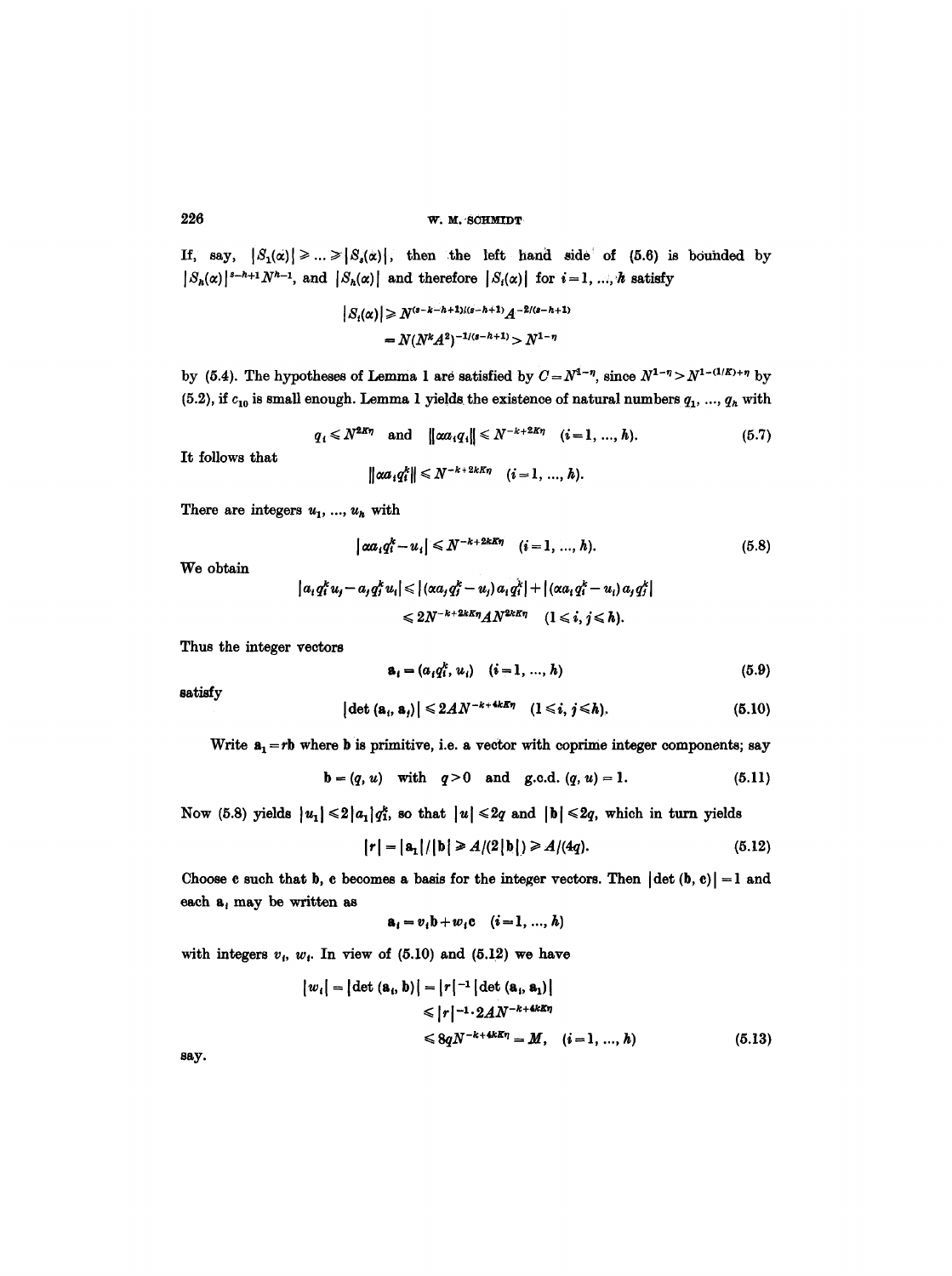## **6. The Minor Arcs, continued**

We now distinguish two cases (I) and (II).

(I)  $M \ge 1$ . This is the fun case. Recall from (5.3) that  $h = n^2$ . We now replace the indices  $i=1, ..., h$  by double indices j, l where  $1 \leq j, l \leq n$ . So, for example,  $a_1, ..., a_h$  are now written as  $a_{11}, ..., a_{1n}, ..., a_{n1}, ..., a_{nn}$ . Introduce the forms

$$
A_j = A_j(x_{j_1}, ..., x_{j_n}) = w_{j_1}x_1^k + ... + w_{j_n}x_{j_n}^k \quad (j = 1, ..., n).
$$

We have  $|A_j| \le M$  by (5.13) and since  $M \ge 1$ . Further since  $n = c_s(\lambda + \eta)$  by (5.3), we have

$$
\psi(A_i|0) \leq |A_i|^{2+\eta} \leq M^{2+\eta} \quad (j=1,\dots,n). \tag{6.1}
$$

Choose nonzero vectors  $x_j = (x_{j1}, ..., x_{jn}) \in X^n$  with  $A_j(x_j) = 0$  and  $|x_j| = \psi(A_j|0)$   $(j = 1, ..., h)$ . Then the two dimensional vectors

$$
\mathbf{b}_{j} = x_{j1}^{k} \mathbf{a}_{j1} + \ldots + x_{jn}^{k} \mathbf{a}_{jn} \quad (j = 1, \ldots, n)
$$

are integer multiples of b, and hence the first coordinate  $b_j$  of each  $b_j$  is divisible by q. We observe that

$$
b_j = a_{j1} q_{j1}^k x_{j1}^k + \ldots + a_{jn} q_{jn}^k x_{jn}^k \quad (j = 1, \ldots, n), \tag{6.2}
$$

whence it follows that  $A \rightarrow B$  where

We note that

$$
\mathcal{B} = b_1 y_1^k + \ldots + b_n y_n^k
$$
  

$$
\psi(\mathcal{A} | \mathcal{B}) \leqslant \max_{1 \leqslant j, l \leqslant n} |q_n x_{j_l}| \leqslant N^{2\mathcal{B}\eta} M^{\lambda + \eta}
$$

by (5.7), (6.1) and our choice of the  $x_i$ . In view of (6.2) it is clear that

$$
|\mathbf{B}| \leqslant n A (N^{2K\eta} M^{\lambda+\eta})^k = n A N^{2kK\eta} M^{k\lambda+k\eta}.
$$
 (6.4)

Observe again that  $n = c_5(\lambda + \eta)$ , so that  $\mathcal{B} \rightarrow 0$  and

$$
\psi(\mathcal{B}|0) = \psi(\mathcal{B}'|0) \leqslant |\mathcal{B}'|^{1+\eta} \leqslant (\max(1, |\mathcal{B}|/q))^{1+\eta}.
$$
\n(6.5)

This is true if  $B = B' = 0$  and  $|B'| = 1$ , and also if  $B' \neq 0$ , since each coefficient of B is divisible by q and therefore  $||\mathbf{B}'|| \le ||\mathbf{B}||/q$  in this case. Combining (6.3) and (6.5) we obtain

$$
\psi(\mathcal{A}|0) \leq N^{2K\eta} \left( \max\left( M, M \,|\, \mathcal{B} \,|\, /q \right) \right)^{\lambda+\eta} . \tag{6.6}
$$

Now q, being a divisor of  $a_1 q_1^k$ , satisfies

$$
q \leq A N^{2kK\eta} \tag{6.7}
$$

 $(6.3)$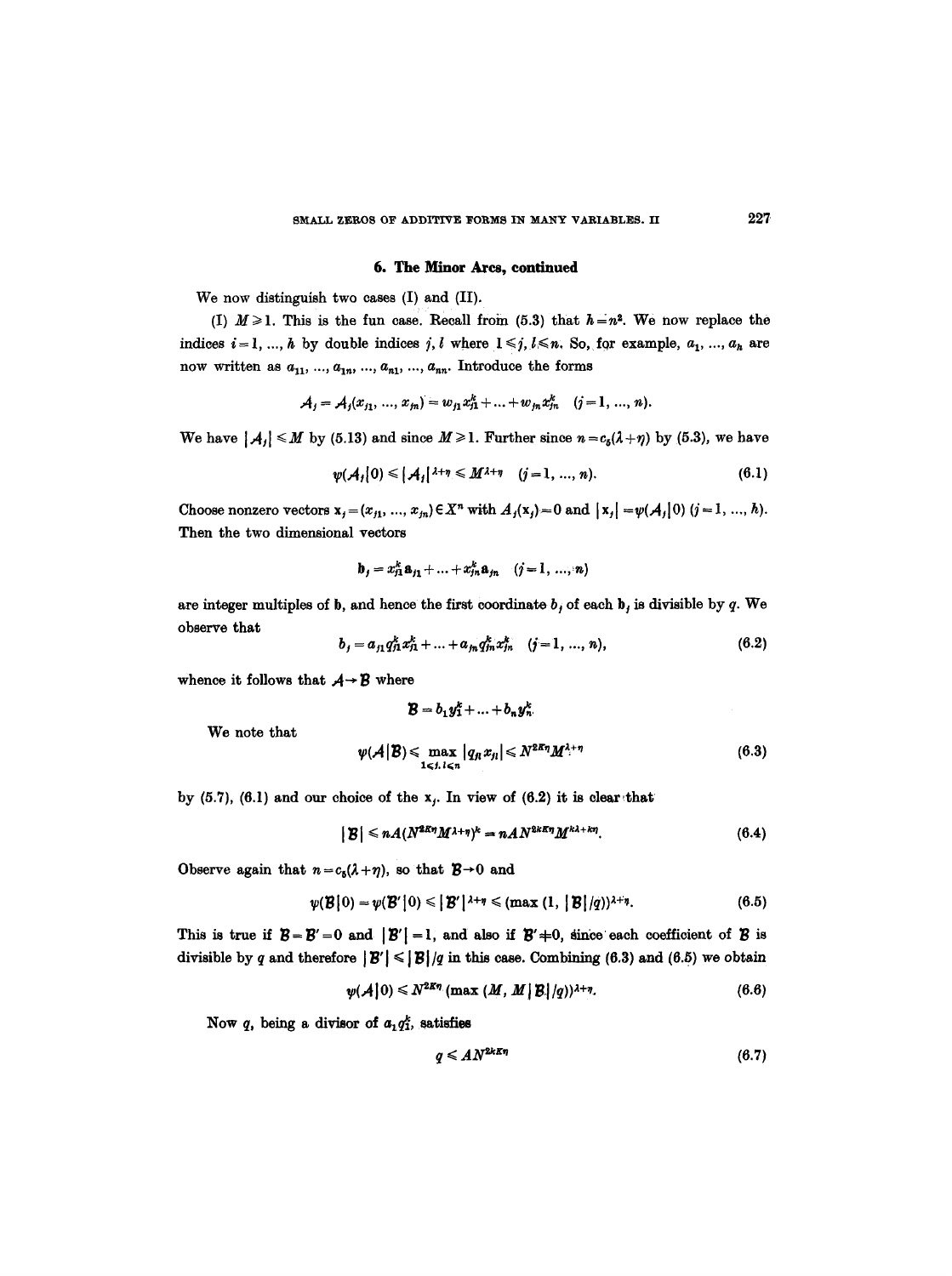228 W. M. SCHMIDT

by (5.7). Thus from (5.13),

$$
M \leqslant 8AN^{-k+6k\pi n}.\tag{6.8}
$$

Since by  $(6.7)$ , q does not exceed the right hand side of  $(6.4)$ , we have

$$
\max (M, M \,|\, \mathcal{B} \,|\, /q) \leqslant MnAN^{2kKn}M^{k\lambda + k\eta}/q,
$$

and by (5.13) this is

$$
\leqslant 8N^{-k+4kK\eta}nAN^{2kK\eta}M^{k\lambda+k\eta}
$$

$$
=8nAN^{-k+6kK\eta}M^{k\lambda+k\eta}
$$

Observing (6.8) we obtain

$$
\max\left(M,M\big|\mathcal{B}\big|/q\right) < 8nAN^{-k+6kK\eta}8^{k\lambda+k\eta}A^{k\lambda+k\eta}N^{-k^3\lambda+6kK\eta(k\lambda+k\eta)}
$$
  

$$
< A^{1+k\lambda+k\eta}N^{-k-k^3\lambda+7kK\eta(1+2k\lambda)}
$$

if A is large and if  $\eta < \lambda$ . But  $\eta < \lambda$  can be made true by choosing the constant  $c_{10}$  in (5.2) sufficiently small. If we substitute this into (6.6) we get

$$
\psi(\mathcal{A}|0) < A^{\lambda + k\lambda^2} N^{-k\lambda - k^2\lambda^4} A^{c_{11}\eta}
$$

with a certain constant  $c_{11}$  independent of  $\eta$ . In view of (4.3) we have

$$
\psi(A|0) < |A|^{1+k\lambda^2-k\lambda^2} e^{-k^2\lambda^2} e^{12c_{11}\eta}.
$$
\n(6.9)

Now if the constant  $c_{10}$  in (5.2) is sufficiently small, the exponent in (6.9) is less than  $\rho$  by (3.4), hence is less than  $\tau$  by (3.7). So we get  $\psi(A|0) \leq |A| \tau$ , i.e. the desired (3.11).

(II)  $M < 1$ . This case resembles the situation in [4]. We revert to the original notation with indices  $i = 1, ..., h$ . We have  $w_i = 0$  by (5.13), and hence each vector  $a_i$   $(i = 1, ..., h)$  is a multiple of **b**. Therefore q divides each  $a_i q_i^k$   $(i=1, ..., h)$ . We have  $A \rightarrow B$  where

$$
\mathcal{B} = a_1 q_1^k y_1^k + \ldots + a_n q_n^k y_n^k,
$$
  

$$
\psi(\mathcal{A} | \mathcal{B}) \le N^{2K\eta}, \quad |\mathcal{B}| \le AN^{2kK\eta}
$$
 (6.10)

by (5.7). We have  $s(B) = h = n^2 \ge n = c_5(\lambda + \eta)$  by (5.3), and

$$
\psi(\mathcal{B}|0) = \psi(\mathcal{B}'|0) \leq |\mathcal{B}'|^{ \lambda + \eta} \leq (|\mathcal{B}|/q)^{\lambda + \eta},
$$

since each coefficient of  $\boldsymbol{\mathcal{B}}$  is divisible by  $q$ . Thus from (6.10) and (4.3),

$$
\begin{aligned} \psi(\mathcal{A}|0) &\leq \psi(\mathcal{A}|B) \, \psi(\mathcal{B}|0) \leq N^{2K\eta} \big( |B| / q \big)^{1+\eta} \\ &\leq N^{2K\eta} (A N^{2KK\eta})^{\lambda+\eta} q^{-\lambda} \leqslant A^{\lambda+\eta} N^{2K\eta(1+4k\lambda)} q^{-\lambda} \\ &\leqslant A^{\lambda+\eta+2K\eta(1+4k\lambda)} q^{-\lambda} \leqslant A^{\lambda+(\nu\lambda/2)} q^{-\lambda} \end{aligned}
$$

and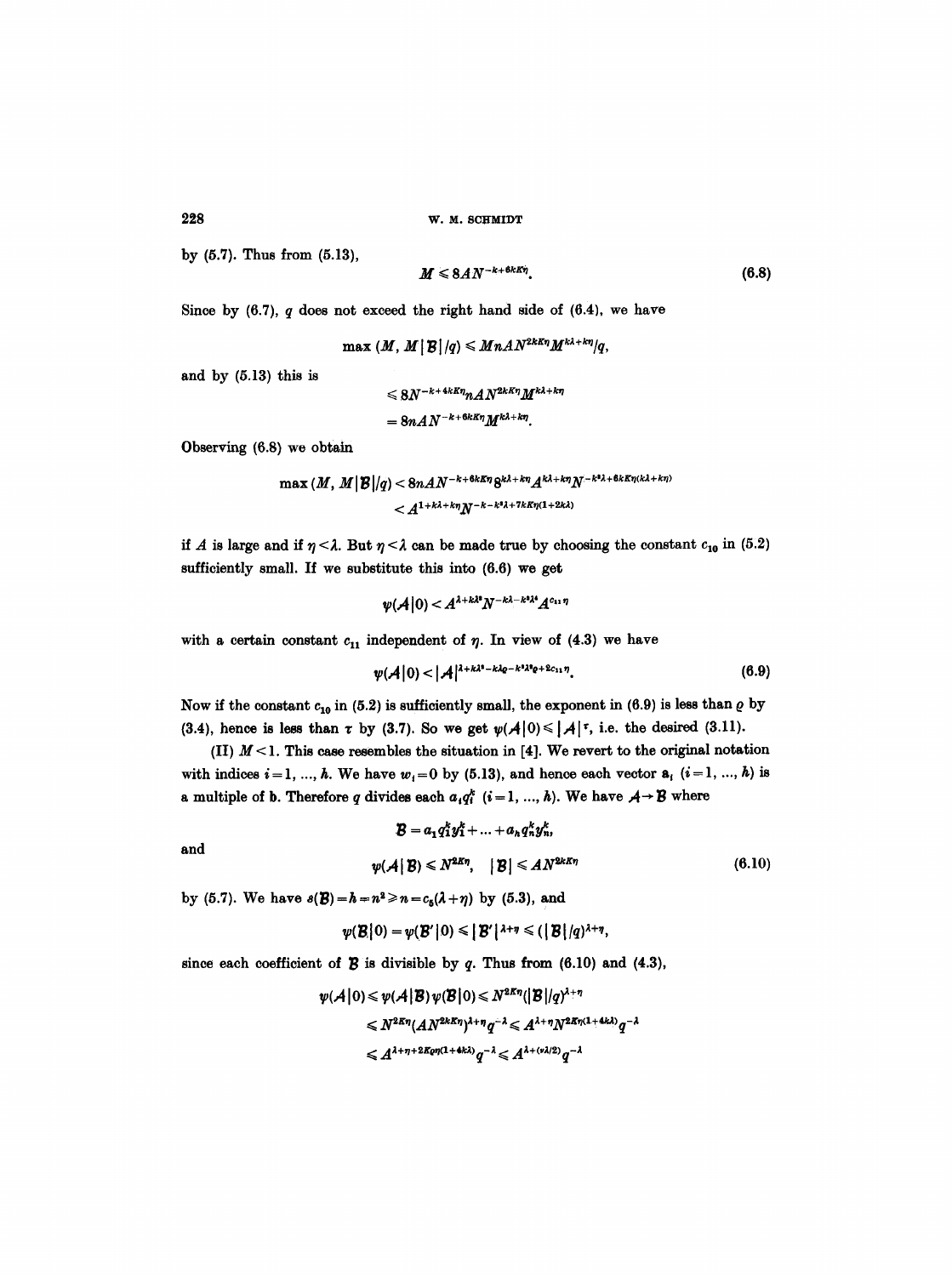if  $\eta$  is sufficiently small by (5.2). Now if  $q \geq A^{\prime}$ , then

$$
\psi(\mathcal{A}|0) \leqslant |\mathcal{A}|^{\lambda-(\nu\lambda/2)} \leqslant |\mathcal{A}|^{\tau}
$$

by (3.7). We may thus suppose that  $q < A^*$ , so that (4.9) holds. (5.8) yields

$$
\left|\alpha - \frac{u}{q}\right| = \left|\alpha - \frac{u_1}{a_1 q_1^k}\right| \leq 2A^{-1} |\alpha a_1 q_1^k - u_1|
$$
  

$$
\leq 2A^{-1}N^{-k+2kK\eta} < A^{-1+\gamma}N^{-k}
$$

if  $\eta$  is small and  $A$  is large. So  $\alpha$  lies in a Major Arc. We have shown that if (5.1) is false then either (3.11) holds or  $\alpha$  lies in a Major Arc. Lemma 2 follows.

# **7. The Major** Ares

From here on  $s \geq c_9$  will be fixed. We will employ the O-notation, with explicit constants which may depend on k,  $\lambda$ ,  $\mu$ , ...,  $s$  only, but not on  $A$ . We will assume  $A$  to be large. We will suppose that (3.11) is false, so that by Lemma 2 we have (5.1) unless  $\alpha$  lies in a Major Are. We obtain from (4.6) that

$$
Z = \sum_{\alpha < A^{\nu}} \sum_{\substack{\mu=1 \\ (u, q) = 1}}^{q} \int_{m_{gu}} f(\alpha) d\alpha + O(HN^{s-k}A^{-2}). \tag{7.1}
$$

LEMMA 3. For  $\alpha = (u/q) + \beta \in \mathcal{M}_{qu}$  we have

 $\mathbf{r}$ 

$$
S_i(\alpha) = q^{-1} S_i\left(\frac{u}{q}\right) I_i(\beta) + O(A^{2\nu}). \quad (i = 1, ..., s)
$$
 (7.2)

where

$$
S_i\left(\frac{u}{q}\right) = \sum_{\nu=1}^q e\left(\frac{a_i u}{q} y^k\right) \quad and \quad I_i(\beta) = \int_0^N e(a_i \beta \xi^k) d\xi. \tag{7.3}
$$

*Proof.* Write  $x = qz + y$ . Then

$$
S_i(\alpha) = \sum_{y=1}^q e\left(\frac{a_i u}{q} y^k\right) \sum_z e(a_i \beta (qz + y)^k), \qquad (7.4)
$$

where the sum over z is over integers z in  $1 \le qz + y \le N$ . We endeavour to approximate the sum over z by the integral of  $e(a_i\beta(q\zeta + y)^k)$  with respect to  $\zeta$  in the interval determined by  $0 \leqslant q\zeta + y \leqslant N$ . The function

$$
g(\zeta) = e(a_i \beta (q\zeta + y)^k)
$$
  

$$
|g'(\zeta)| \leq 2\pi |a_i \beta| kqN^{k-1}, |g(\zeta)| \leq 1
$$

has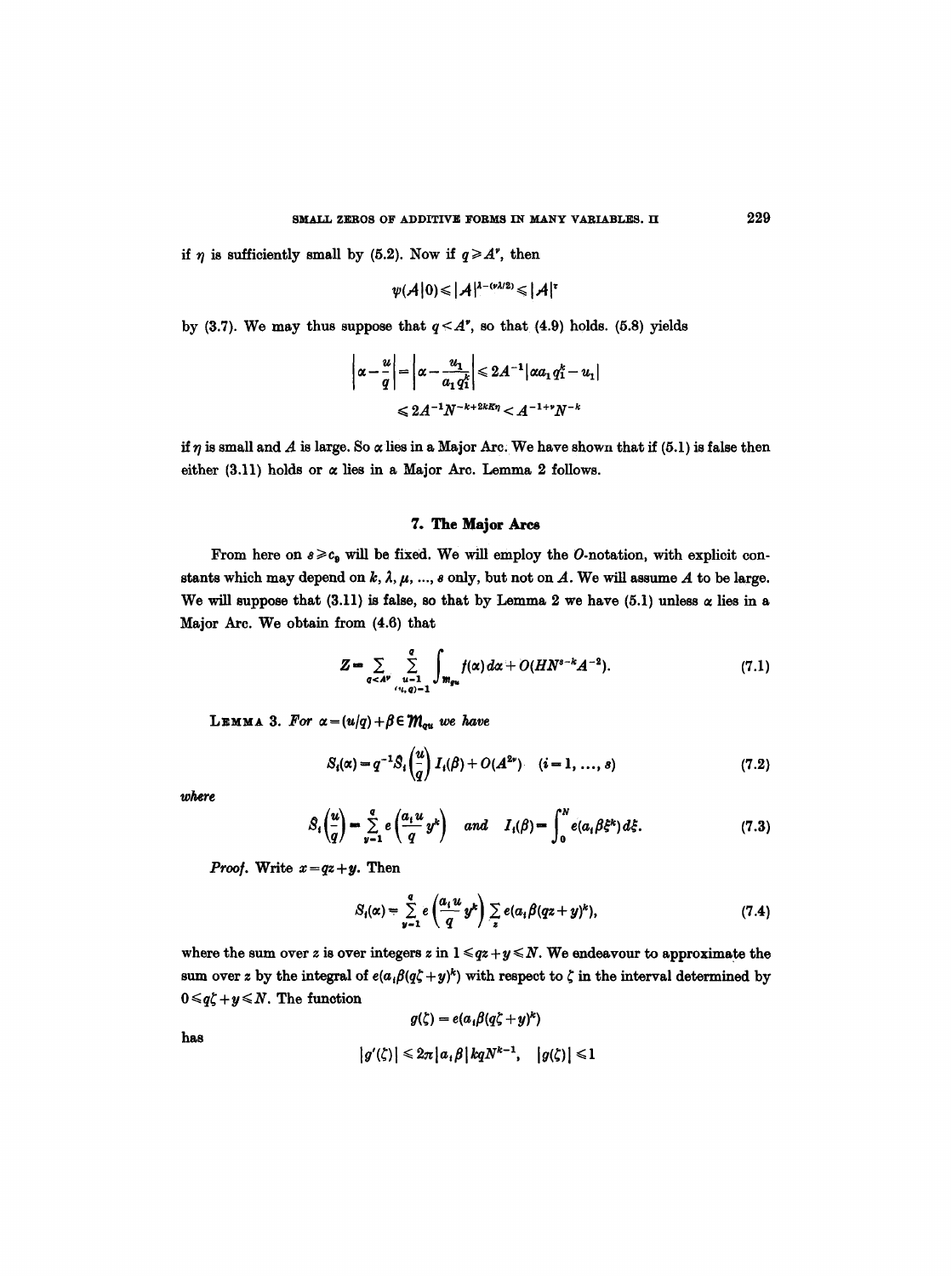in this interval, which is of length  $N/q$ . Therefore

$$
\left| \sum e(a_i \beta(qz + y)^k) - \int e(a_i \beta(q\zeta + y)^k) d\zeta \right|
$$
  
\$\leq (N/q) (2\pi kq | a\_i \beta | N^{k-1}) + 3 \leq 2\pi k N^k A |\beta| + 3\$  
\$\leq 2\pi k A' + 3 = O(A'),\$

since  $|\beta| \leq A^{-1+\nu}N^{-k}$ . Taking the sum over y in (7.4) we obtain

$$
S_i(\alpha) = \sum_{y=1}^q e\left(\frac{a_i u}{q} y^k\right) \int e(a_i \beta (q\zeta + y)^k) d\zeta + O(A^{2\nu}).
$$

The change of variables  $\xi = q\zeta + y$  yields the desired result.

Let  $J(\gamma)$  be the "singular integral" defined by

$$
\mathcal{J}(\gamma) = \int_{|\beta| < \gamma} \prod_{i=1}^{s} \left( \int_{0}^{1} e(\chi_{i} \xi_{i}^{k} \beta) d\xi_{i} \right) d\beta,
$$
  

$$
\chi_{i} = a_{i}/A \quad (i = 1, ..., s).
$$
 (7.5)

where

**LEMMA 4.** 

$$
\int_{\mathcal{M}_{qu}} f(\alpha) d\alpha = N^{s-k} A^{-1} q^{-s} \mathcal{S}_1\left(\frac{u}{q}\right) \ldots \mathcal{S}_s\left(\frac{u}{q}\right) \left(\sum_{s=1}^H e\left(-\frac{u}{q}z\right)\right) \mathcal{J}(A^*) + O(HN^{s-k-1}A^{-1+3s}).
$$

*Proof.* Since  $|S_n(\alpha)| \leq N$ , the preceding lemma shows that for  $\alpha = (u/q) + \beta \in \mathcal{M}_{qu}$ ,

$$
S_1(\alpha) \ldots S_s(\alpha) = q^{-s} S_1\left(\frac{u}{q}\right) \ldots S_s\left(\frac{u}{q}\right) I_1(\beta) \ldots I_s(\beta) + O(N^{s-1}A^{2s}).
$$

 $\text{For } 1 \leqslant z \leqslant H \leqslant A^{4\nu} \text{ we have } |\beta z| \leqslant A^{-1+\nu} N^{-\kappa} A^{4\nu} \leqslant A^{\nu} N^{-1} \text{ by (3.5 ii), so that } |e(\beta z) - 1| = 1$  $2\left|\sin \pi \beta z\right| \leq 2\pi \left|\beta z\right| < A^{2\nu}N^{-1}$ , whence

$$
\left|e(-\alpha z)-e\left(-\frac{u}{q}z\right)\right|
$$

and

$$
S_1(\alpha) \ldots S_s(\alpha) e(-\alpha z) = q^{-s} S_1\left(\frac{u}{q}\right) \ldots S_s\left(\frac{u}{q}\right) e\left(-\frac{u}{q}z\right) I_1(\beta) \ldots I_s(\beta) + O(N^{s-1}A^{2s}).
$$

Taking the sum over z we obtain

$$
f(\alpha) = \sum_{s=1}^{H} S_1(\alpha) \dots S_s(\alpha) e(-\alpha z)
$$
  
=  $q^{-s} S_1\left(\frac{u}{q}\right) \dots S_s\left(\frac{u}{q}\right) \left(\sum_{s=1}^{H} e\left(-\frac{u}{q}z\right)\right) I_1(\beta) \dots I_s(\beta) + O(HN^{s-1}A^{2s}).$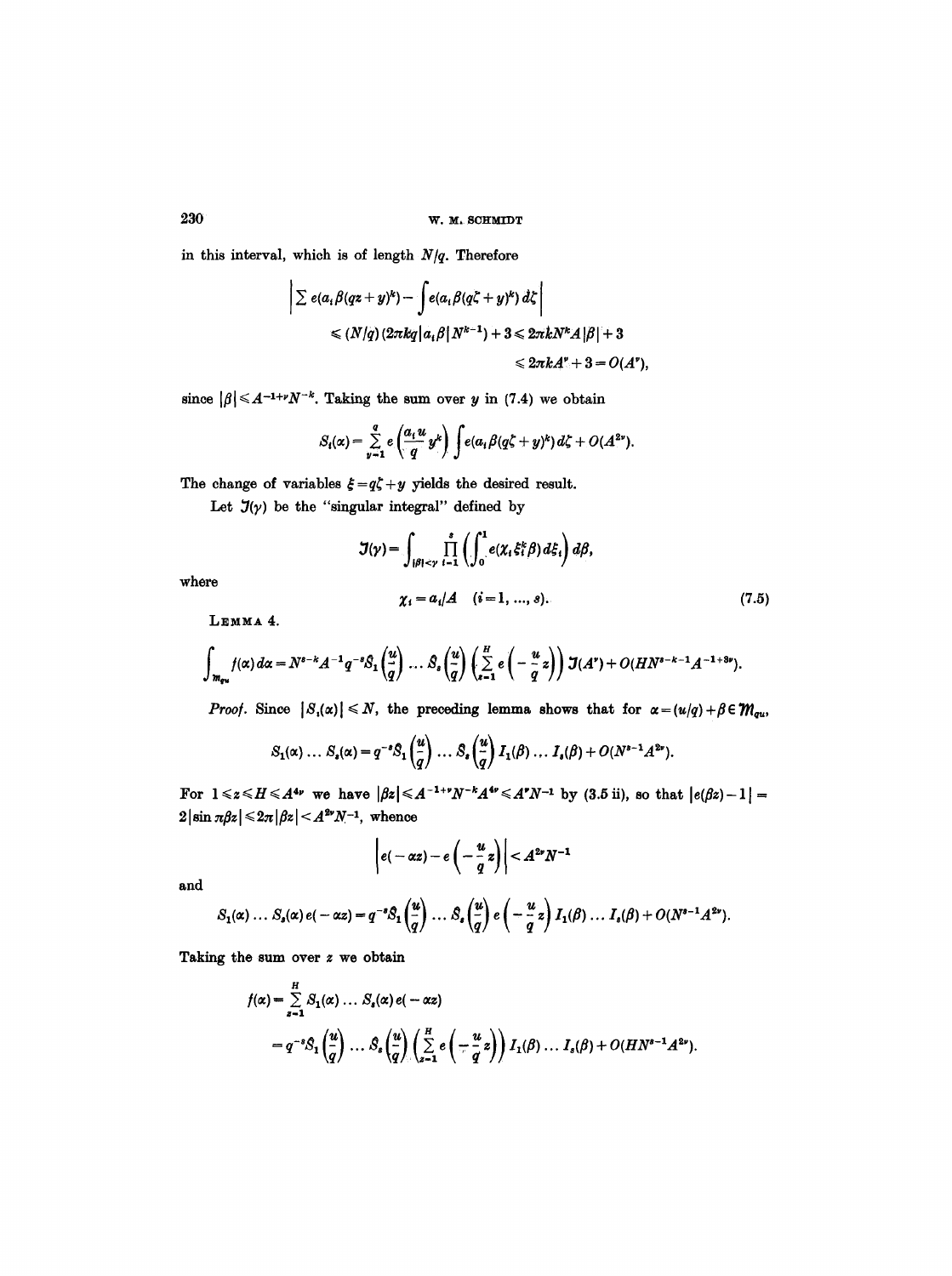Since  $\mathcal{M}_{qu}$  is of length  $2A^{-1+\nu}N^{-k}$  we infer that

$$
\int_{m_{qu}} f(\alpha) d\alpha = q^{-s} \mathcal{S}_1\left(\frac{u}{q}\right) \ldots \mathcal{S}_s\left(\frac{u}{q}\right) \left(\sum_{z=1}^H e\left(-\frac{u}{q}z\right)\right) \mathcal{K} + O(HN^{s-k-1}A^{-1+8\nu}),
$$

where

$$
\mathcal{K}=\int_{|\beta|
$$

Put  $\xi_i = N\xi'_i$  (i=1, ..., s),  $\beta = A^{-1}N^{-k}\beta'$ . Then

$$
a_i \beta \xi_i^k = (a_i N^k / A N^k) \beta' \xi_i^{\prime k} = \chi_i \beta' \xi_i^{\prime k} \quad (i = 1, ..., s).
$$

We now have  $|\beta'| \leq A^*$ , and if  $\xi = \xi_i$  in the definition (7.3) of  $I_i(\beta)$  ranged in  $0 \leq \xi_i \leq N$ , then  $\xi'_i$  ranges in  $0 \leq \xi'_i \leq 1$ . Thus after a change of notation we see that

$$
\mathcal{K}=N^{s-k}A^{-1}\mathcal{J}(A^{\prime}).
$$

#### **8. Conclusion**

Recall that at the beginning of  $\S 4$  we made the convention that  $s$  be even and that half of the coefficients  $a_i$  be positive, the other half negative. Hence half of the  $\chi_i$  are positive, half are negative. Moreover we have

$$
\frac{1}{2} \leqslant |\chi_i| \leqslant 1 \quad (i=1,\ldots,s) \tag{8.1}
$$

by (4.2) and (7.5).

LEMMA 5. *Under the conditions just stated, and assuming*  $s > k$ *, the limit of*  $J(y)$  *as*  $\gamma \to \infty$  exists; denote this limit by  $\mathfrak{I}(\infty)$ . Here  $\mathfrak{I}(\gamma)$  and  $\mathfrak{I}(\infty)$  depend on  $\chi_1, ..., \chi_s$ , but the *convergence to the limit is uniform in*  $\chi_1, ..., \chi_s$  *subject to* (8.1). *Moreover*,

$$
\mathfrak{I}(\infty)\geqslant c_{12}(k,s)\geqslant 0.
$$

*Proof.* This was shown in  $[4, \S 7]$ , which in turn had a reference to  $[2] \cdot (1)$ Since the number of summands on the right hand side of  $(7.1)$  is  $\leq A^{2\nu}$ , Lemma 4 yields

$$
Z = N^{s-k}A^{-1}SJ(A^*) + O(HN^{s-k}A^{-2} + HN^{s-k-1}A^{-1+5s}), \qquad (8.2)
$$

where  $S$  is the "singular series"

<sup>(1)</sup> Added in proof. There is a minor mistake in  $[4]$ . The integral in formula (7.3) of  $[4]$  should be replaced by  $\int_{\alpha}^{\beta} \Omega(u)$  (sin  $2\pi \omega u/\pi u$ ) du, where  $\alpha = -\sum_{\nu} \sigma_{\nu}$ ,  $\beta = \sum_{\nu} \rho_{\nu}$ . Two lines below,  $\Omega(\omega)$  should be  $\Omega(u)$ .